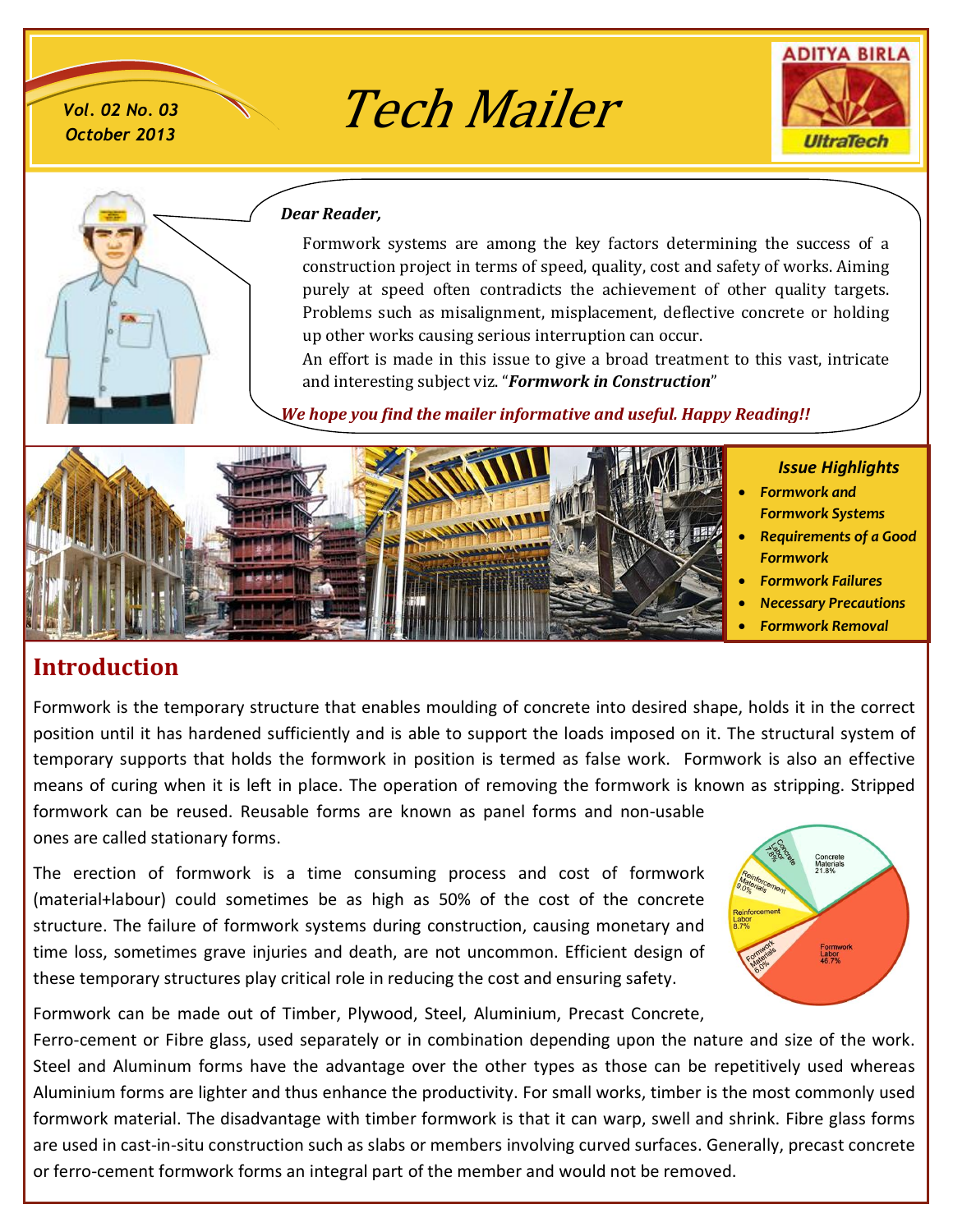### **Classification of Formwork and Formwork systems:**

Different types of construction require the use of different types of formworks. The strength of the building components, the speed at which building is constructed, and the cost of construction will depend to a great extent upon the appropriateness of formwork used in the construction.

Formwork can be classified according to a variety of categories, relating to the differences in sizes, location of use, construction materials, nature of operation, or simply by the brand name of the products. Major formwork systems are as follows:

**1. Traditional Timber Formwork Systems:** A combination of plywood and timber are used to create these traditional/conventional formwork systems at the construction location. Moisture resistant particleboards are often used as a substitute for plywood for making formworks of this type. Use of traditional formwork for larger/ complicated architectural structures, might result in major delays since producing intricate shapes is difficult with conventional systems.





**2. Re-Usable Plastic/PVC/Aluminium Formwork Systems:** This type of formwork can be used repeatedly for constructing different types of structures/components. These systems are modular, interlocking and are simple to use as compared to other types. Houses built under mass housing schemes often utilize this type of formwork as they are robust and lightweight. They help to incredibly lower the cost of construction because of high number of repetitions possible.

**3. Table form/Flying form systems:** A table form/flying form is a large pre-assembled formwork and falsework unit, often forming a complete bay of suspended floor slab. It offers mobility and quick installation for construction projects with regular plan layouts or long repetitive structures and hence is highly suitable for flat slab, and beam and slab layouts. It is routinely used for Residential flats, Hotels, Offices, Commercial buildings etc. The system requires enough space around the new construction to fly the table unit beyond the building line on everyday use. The supporting slab must be capable of carrying high loads at bearing locations; back propping may be needed underneath the slab.





**4. Jump form Systems:** In this system, the formwork supports itself on the concrete cast earlier; so does not rely on support or access from other parts of the building or permanent works. Jump form system (including systems often described as climbing form), is suitable for construction of multi-storey vertical concrete elements in high-rise structures such as Shear walls, Core walls, Lift shafts, Stair shafts, etc. These are constructed in a staged process. It is a highly productive system designed to increase speed and efficiency while minimizing labour and crane time. Systems are normally modular and can be joined to form long lengths to suit varying construction geometries.

**5. Slip form Systems:** Slip form is similar in nature and application to jump form, but the formwork is raised vertically in a continuous process. It is a method of vertically extruding a reinforced concrete section and is suitable for construction of core walls in high-rise structures – lift shafts, stair shafts, towers, etc. It is a self-contained formwork system and can require little crane time during construction. This is a formwork system which can be used to form any regular shape or core. The formwork rises continuously, at a rate of about 300mm per hour, supporting itself on the core and not relying on support or access from other parts of the building or permanent works. Commonly, the formwork has three platforms. The upper



platform acts as a storage and distribution area while the middle platform, which is the main working platform, is at the top of the poured concrete level. The lower platform provides access for concrete finishing.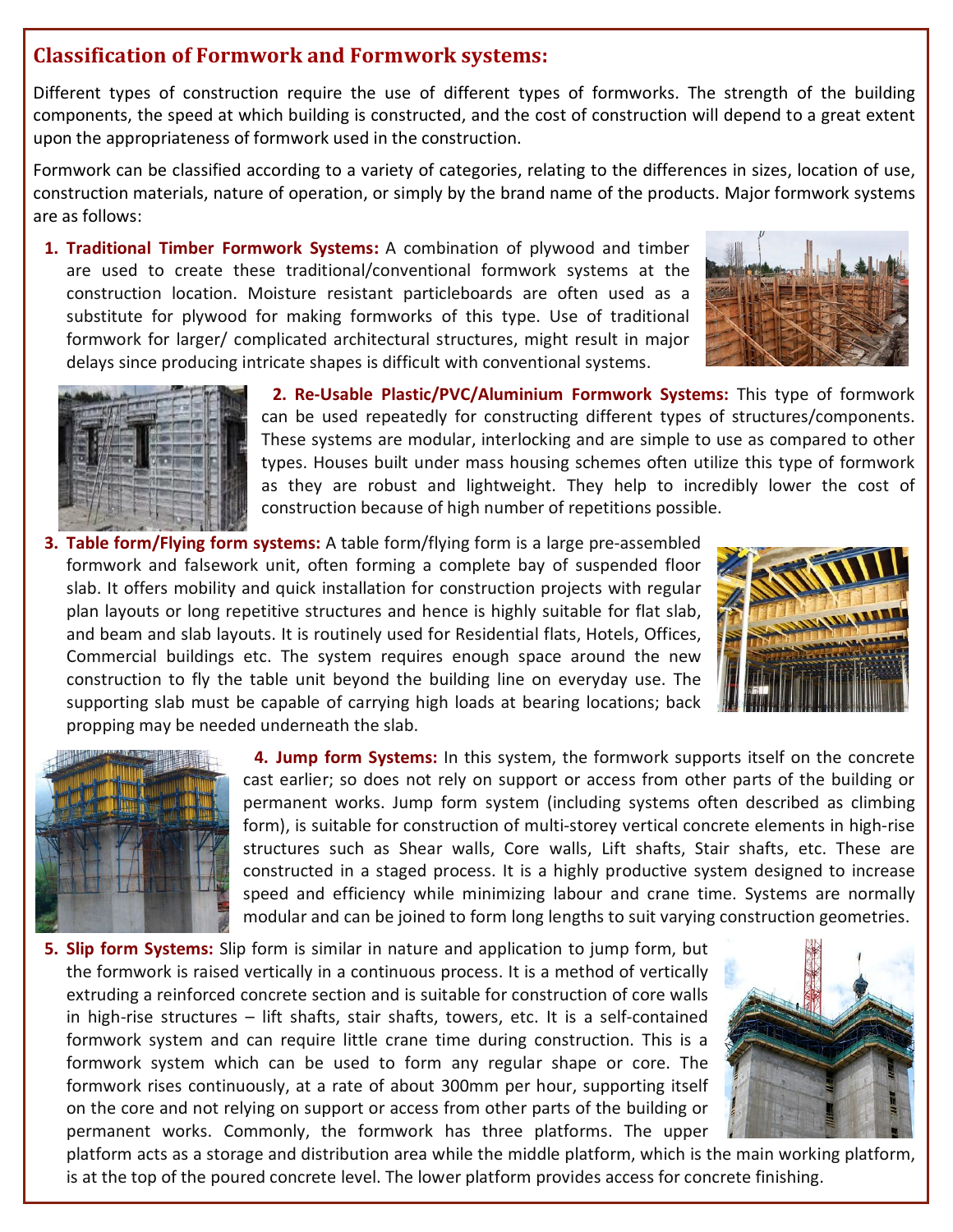

**6. Permanent Insulated Formwork Systems**: Insulating concrete forms (ICF) are typically used to construct permanent insulated formwork systems. Such formwork is usually assembled at the construction site. Once the concrete has been cured, this formwork stays in place. It is much stronger than other types of formworks and also enhances the speed of construction. Acoustic and thermal insulation offered by such formworks are higher compared to other types.

# **Selection of Appropriate Formwork and System**

The selection and application of formwork, particularly for large-scaled and complex projects, depend on the following factors:

#### **1. Design Related**

- a. The shape of the building (block-shaped, awkward shaped etc.)
- b. Design of the external wall (shape, architectural finishes etc.)
- c. Internal Layout (simple framed structure, several interior load-bearing walls etc.)
- d. Structural Forms (Buildings with core shafts, flat slabs, regular shear walls etc.)
- e. Consistency in Building dimensions (non-standard dimensions and changing dimensions of structural components)
- f. High head-room, Large spans etc.

#### **2. Construction Related**

- a. Site Complexities (Exceptionally small or large sites, sloped or very crowded sites, proximity to sensitive structures, etc.)
- b. Required speed of work.
- c. Desired repeatability of formwork.
- d. Area or Volume of cast per pour.
- e. Availability of accurate construction plan/arrangement.
- f. Type and number of lifting and transporting equipment available.
- g. Involvement of other construction techniques like post-tensioning, prefabrication etc.
- h. Possibility of alternative designs from buildability considerations.

### **Requirements of a good Formwork:**

- $\rightarrow$  Should be strong enough to withstand all types of dead and live loads; resist the pressure of the fresh concrete without damage or excessive deflection.
- $\rightarrow$  Should be rigidly constructed, efficiently propped, braced both horizontally and vertically, so as to retain its shape and to avoid bows/bulges outside the tolerances specified for the work.
- $\rightarrow$  Should be constructed accurately to ensure correct surface levels, dimensions and true to its shape.



*Adequately braced formwork*

- $\rightarrow$  Joints should be closed/sealed to prevent the loss of cement slurry and matrix from the concrete (as this can cause ragged edges, hydration staining and honeycombing, which in turn can affect strength, durability and result in poor off-form finishes).
- $\rightarrow$  Formwork material should not warp or get distorted when exposed to the environment.
- $\rightarrow$  Should be robust to allow repeated stripping, storing and erection and also permit removal of various parts in desired sequences without any damage to the concrete.
- $\rightarrow$  Should rest on firm base.
- $\rightarrow$  Should be economic, easily available and suitable for reuse.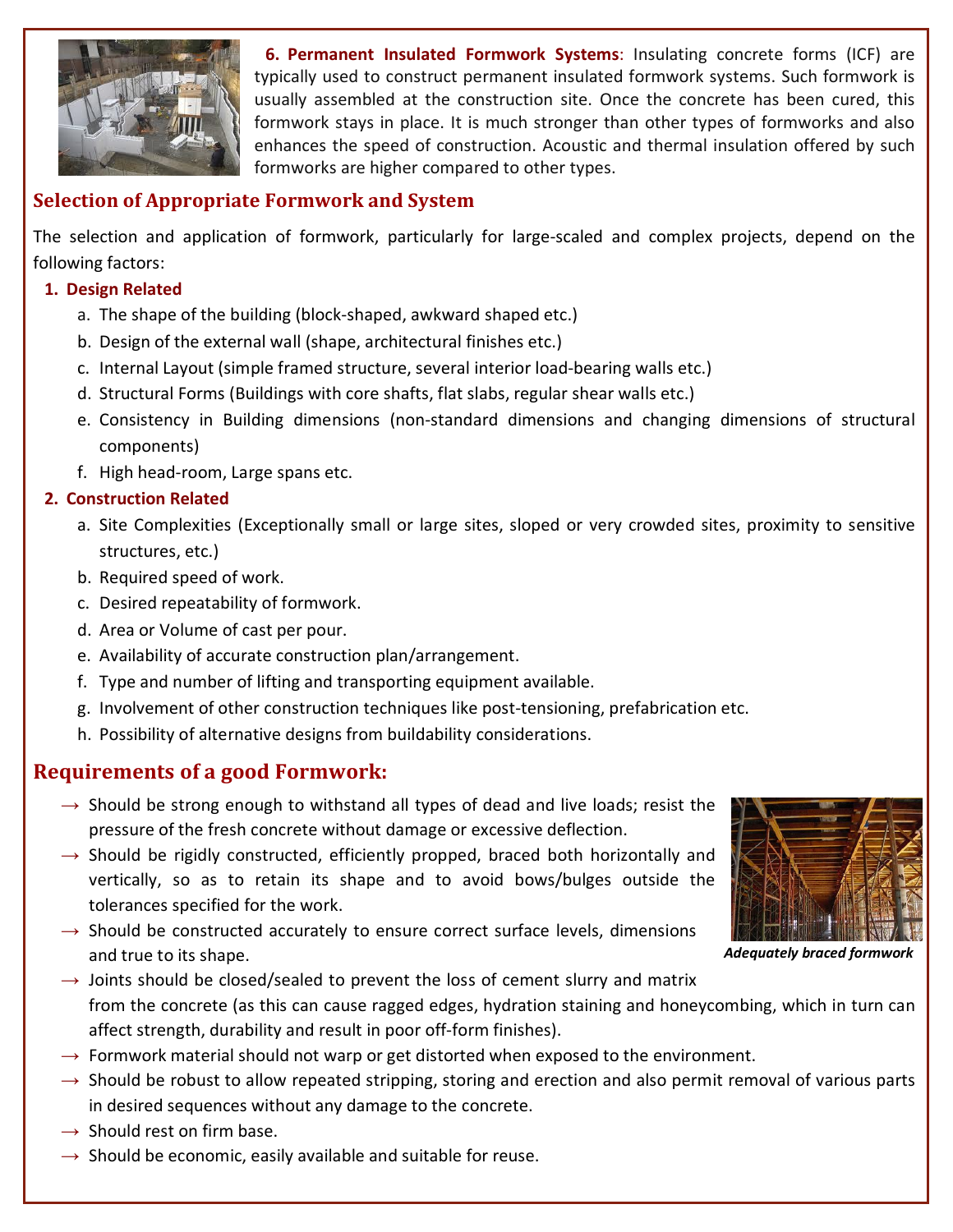The formwork is to be constructed such that the tolerances on the shapes, lines and dimensions shown in the drawing shall be within the limits given below: (Clause 11.1, IS: 456-2000)

| SI.No. | <b>Item</b>                                                                                                        | <b>Tolerances</b>                                                                                                                                                                                              |  |
|--------|--------------------------------------------------------------------------------------------------------------------|----------------------------------------------------------------------------------------------------------------------------------------------------------------------------------------------------------------|--|
| a)     | Deviation from specified dimensions of<br>cross-section of columns and beams                                       | $+10$ mm<br>$-5$ mm                                                                                                                                                                                            |  |
| b)     | Deviation from dimensions of Footings:<br>Dimensions in plan<br>1.<br>Eccentricity<br>2.<br><b>Thickness</b><br>3. | $+50$ mm<br>$-10$ mm<br>0.02 times the width of the footing in the direction of<br>deviation but not more than 50mm<br>$+50$ mm<br>$-10$ mm<br>Or $\pm$ 0.05 times the specified thickness, whichever is less. |  |

Formwork should be coated with a form release agent that facilitates easy removal of formwork. This protects concrete surfaces from possible damage due to handling stresses caused during stripping and also improves the surface finish. The release agents may be of barrier type products that simply separate the concrete from the formwork, or more commonly used reactive type products (which react with the concrete constituents to form soap-like products) that prevent the concrete from adhering to the formwork.

# **Failures of Formwork**

Safety must find the first place in the design, construction, erection and stripping of the formwork and scaffolding systems. Builders know from the experiences that it pays to avoid accidents at construction sites. Majority (about 50%) of the accidents at construction sites have been found to be due to failure of formwork or collapses of centering. The accidents have invariably resulted in loss of human lives and property apart from throwing construction schedules out of gear.

Formwork failures may be due to faulty design, faulty materials, faulty construction/erection or a combination. Another interesting aspect of failure is that often the same design or even the same materials might have been used several times without any calamity and in many such cases, an element of chance might have rescued



*Recent formwork failure*

the situation which otherwise might have been a disaster.

*ACI 347 states "Formwork failures can be attributed to human error, substandard materials and equipment, omission, and inadequacy in design. Careful supervision and continuous inspection of formwork during erection, concrete placement, and removal can prevent many accidents".*

There are number of reasons for formwork failure. Some common construction deficiencies that can lead to formwork failures are:

- · Failure to inspect formwork during and after concrete placement to detect abnormal deflections or other signs of imminent failure that could be corrected.
- · Insufficient/ineffective nailing, bolting, welding, or fastening.
- Insufficient or improper lateral and diagonal bracing.
- Use of damaged or inferior timber having lower strength than needed.
- Poor Splicing of timber shores.

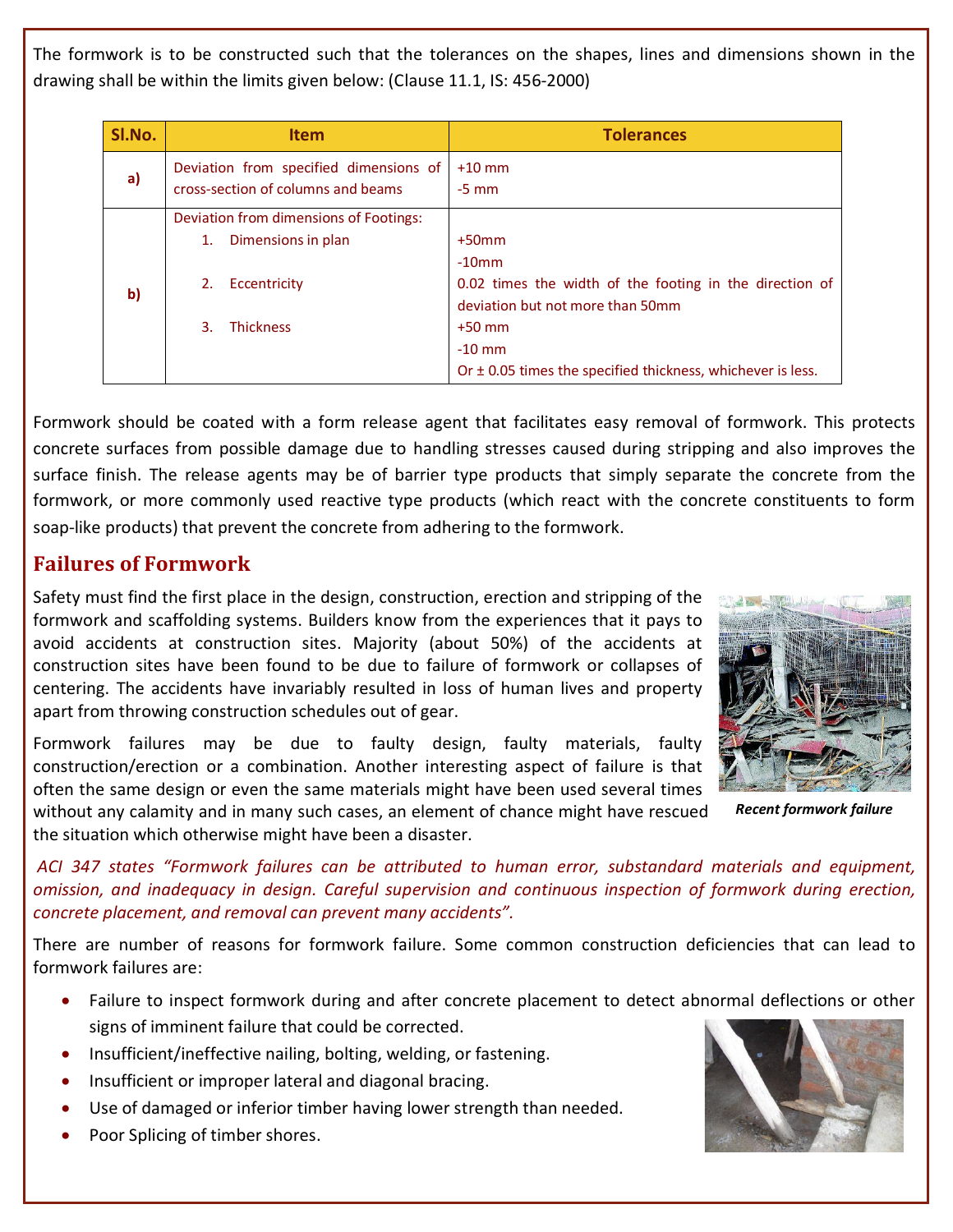- Use of prop on prop or overlapping of props.
- · Lack of bracing at joints in shores.
- · Unstable soil under the shore sole plates; Failure to check tightness of the shores on the floors below.
- · Inadequate lateral supports to the shutter plates.
- · Improperly secured form ties.
- · Inadequately secured wedges for forms and for false work.
- · Not taking into consideration vertical rate of placement concrete, lateral pressure on the forms, expected slump, type of vibration used, effect of admixtures, etc.
- · Failure to regulate properly the horizontal rate and sequence of placing concrete to avoid unbalanced loading on the formwork.
- · Vibrations and shocks arising from the movement.
- · Premature removal of supports.
- Failure to construct formwork in accordance with the form drawings.
- · Lack of proper field inspection by qualified persons to ensure that form design has been properly interpreted by form builders.

### **Precautions**

Construction procedures should be planned in advance to ensure the safety of personnel and the integrity of the finished structure. Some of the safety provisions that should be considered are:

- · Erection of safety signs and barricades to keep unauthorized personnel clear of areas in which erection, concrete placing, or stripping is under way;
- · Providing experienced personnel during concrete placement to ensure early recognition of possible form displacement or failure. A supply of extra shores or other material and equipment that might be needed in an emergency should be readily available;
- Provision for adequate illumination of the formwork and work area;
- · Inclusion of lifting points in the design and detailing of all forms that will be crane-handled. This is especially important in flying forms or climbing forms. In the case of wall formwork, consideration should be given to an independent work platform bolted to the previous lift;
- · Incorporation of scaffolds, working platforms, and guardrails into formwork design and all formwork drawings;
- · Incorporation of provisions for anchorage of alternate fall protection devices, such as personal fall arrest systems, safety net systems, and positioning device systems; and
- · A program of field safety inspections of formwork.

### **Checks before concreting**

- · Forms must be tight enough to hold all the cement slurry. Passing day light through joints is an indication to the contrary. Masking tapes can be used to seal the joints.
- · Props are tightened and are truly vertical and braced laterally and diagonally.
- · Braces are properly anchored.
- · Props should rest on firm base having adequate area to distribute the load without settlement.
- Form surface is free from any oil/grease, paper pieces, wooden chips or other foreign materials sticking to it. The surface should be adequately wetted.





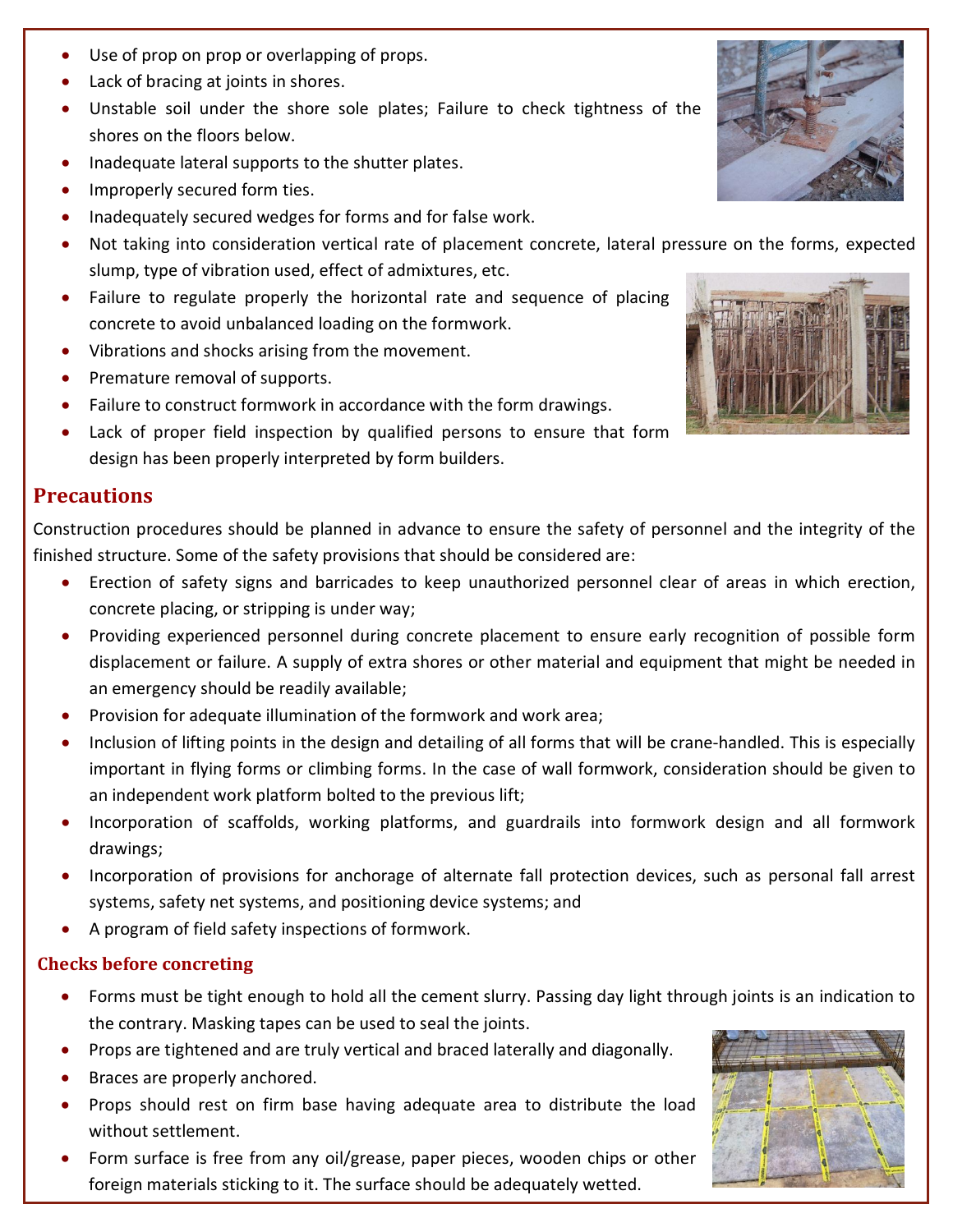- Forms should be capable of being released without damage to forms and the concrete.
- The release agent on the form surface should be applied uniformly.
- · The necessary access and pathways for men, equipment and concrete must be provided.
- · Column ties or column clamps are spaced according to design drawings.
- · Spacing of ties or clamps is based on a sound assessment of concrete pressure.
- · Columns are adequately braced where they are not tied in to a slab-form structure.
- · Hazardous soil conditions such as excessive moisture, freezing, and un-compacted soil are reported and discussed with the designer.
- · Shoring frames and jacks are located and aligned within tolerances specified on the drawings.
- · Shoring frames and jacks are out of plumb no more than 3.5mm in 1m.
- Temporary loads such as rebar are not obviously overloading the system.

# **Removal of Formwork**

Premature removal of formwork is one of the most common causes of failures. This type of failure can lead to a progressive collapse, and is therefore extremely dangerous. Determination of the time of form removal should be based on the resulting effect on the concrete. There should not be excessive deflections, distortions and damage to the concrete during the removal of support or stripping operation. As a general rule, the forms for columns and piers can be removed before forms for beams and slabs.

*Clause 11.3 of IS 456:2000 states that Formwork shall not be released until the concrete has achieved a strength at least twice the stress to which concrete may be subjected, at the time of removal of the formwork. The strength referred to shall be that of concrete using the same cement and aggregates and admixture, if any, with the same proportions and cured under conditions of temperature and moisture similar to those existing on the work.*

While the above criteria of strength shall be the guiding factor for removal of formwork, in normal circumstances where ambient temperature does not fall below 15°C and where ordinary Portland cement is used and adequate curing is done, following striking period may deem to satisfy the above guidelines. For other cements and lower temperature, the stripping time recommended may be suitably modified.

| SI.No. | <b>Type of Formwork</b>                                                                         | <b>Minimum period of</b><br><b>Striking Formwork</b> |
|--------|-------------------------------------------------------------------------------------------------|------------------------------------------------------|
| i.     | Vertical formwork to columns, walls, beams                                                      | <b>16-24 hours</b>                                   |
| ii.    | Soffit formwork to slabs<br>(props to be refixed immediately after removal of<br>formwork)      | 3 Days                                               |
| iii.   | Soffit formwork to beams<br>(props to be refixed immediately after removal of<br>formwork)      | 7 Days                                               |
| iv.    | Props to slabs<br>$\rightarrow$ Spanning upto 4.5 m<br>$\rightarrow$ Spanning over 4.5 m        | 7 Days<br>14 Days                                    |
| v.     | Props to beams and arches<br>$\rightarrow$ Spanning upto 6 m<br>$\rightarrow$ Spanning Over 6 m | 14 Days<br>24 Days                                   |